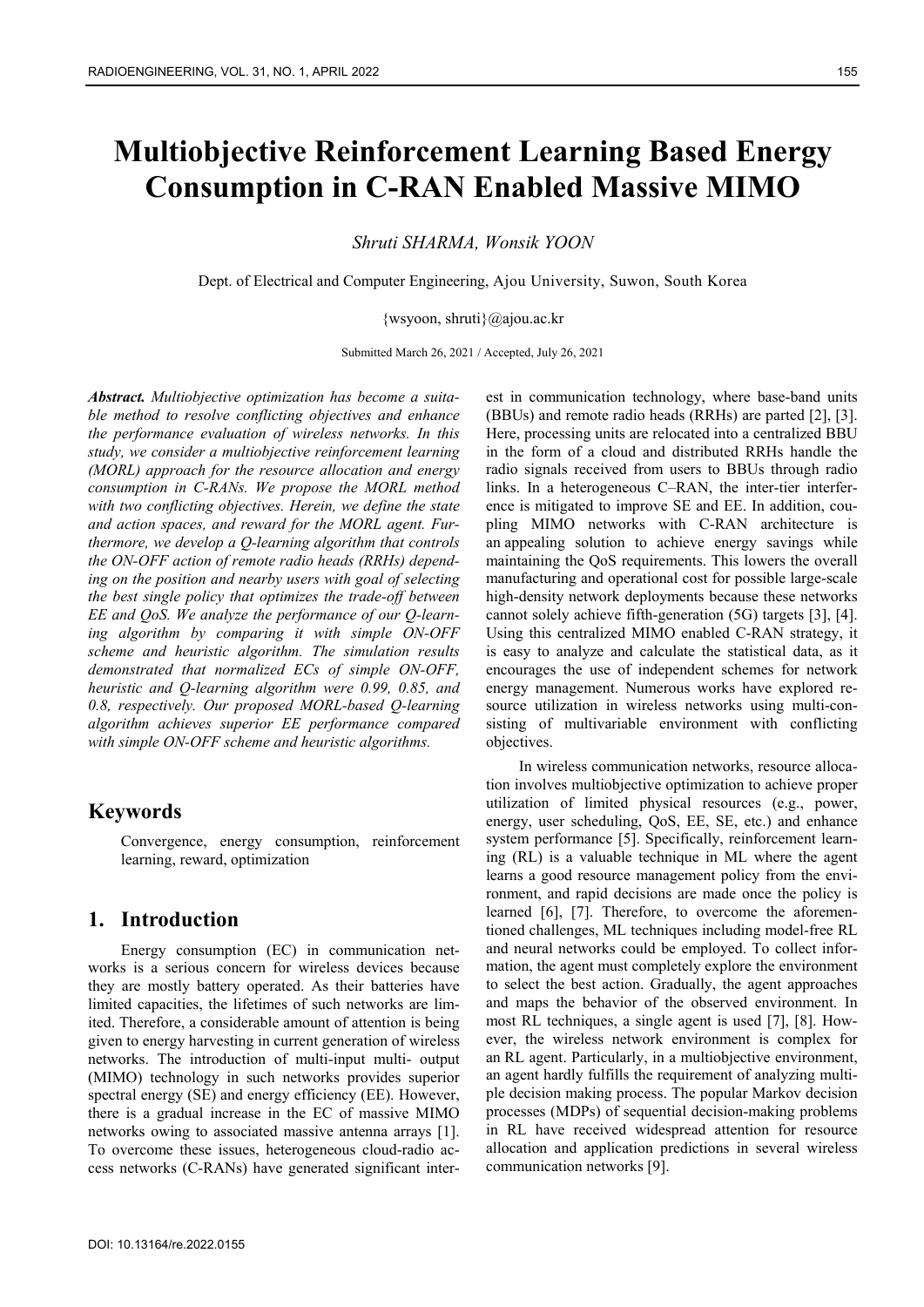When the system dynamics are unidentified and system observations are not precise, RL methods can be employed to study the system dynamics and identify the unknown environment. By adapting and responding to these dynamic changes, RL methods show significant promise for MIMO enabled C-RAN networks [9], [10]. RL techniques are best to switch RRHs on or off at defined time steps to achieve low EC in RRHs and satisfy the user QoS requirements under varying traffic demand and network densities. This study focuses on RL methods to solve conflicting objectives problems to maximize EE and reduce network EC [10]. Compared to traditional RL methods, MORL considers optimization of more than one objective simultaneously by the learning agent. Traditional RL methods use various iterative algorithms and greedy search algorithms to determine the system requirements. In contrast, MORL agents examine the whole network environment with respect to each and every possible state [11]. In this work, we have used multiple rewards for dissimilar objectives, and a trade-off among conflicting objectives based on their significance and optimization methods can be achieved. We have used sum total reward function to optimize the combined objective problems as a weighted reward sum.

## **2. Related Work and Motivation**

Power control methods have been studied to mitigate EC and maximize EE. There are several studies on improving EE in wireless communication systems. Several authors have extensively focused on energy-efficient wireless communications, and accepted that EE is a key challenge of 5G networks [3]. In addition, joint rate allocation, scheduling, power control and channel assignment problems were studied with the aim of maximizing throughput [12]. Shi et al. investigated RRH selection and resource allocation with power minimization and sparse beamforming for C-RANs [13]. The effect of optimizing compression on EE was studied in a C-RAN [2, 3, 9]. The authors minimized the total EC in a wireless network and showed that a higher EE depends on the user sum rate. To improve the EE of the network, the authors minimized the inter-cell or inter-tier interference. Luo et al. jointly investigated uplink and downlink mobile users for a C-RAN and proposed an algorithm for access point association, beamforming strategy to minimize interference, and EC [5]. The authors suggested that an improved scheme for the optimization of EE by joint power allocation and resource block assignment for mitigation of interference in heterogeneous C-RAN [3]. The authors proposed a multi-objective evolutionary algorithm for power assignment to control the transmission power of sensor nodes in a wireless sensor network. Through a multi-objective two-nested genetic algorithm in [9], the authors clustered a homogeneous wireless sensor network.

Joint optimization through cell activation, user association, with sub-carrier allocation was studied under the constraints of maintaining EE and QoS [14], [15]. Recently, researchers used MORL methods. Natarajan et al. studied an alternative approach called linear secularization method, where a user specifies the weight of objectives [16]. A single objective reward can be expressed as the calculated weighted sum of each objective rewards. The developments in wireless communication network design have increased the system capacity. Keeping this in mind, the following two aspects motivate C-RAN enabled MIMO implementations. As the EC of a wireless system is reduced, the operational expenses for the wireless network reduce. These reports led to the introduction of "Green Radio," dedicated to creating novel methods to limit the EC of wireless networks, specifically improving the operational design of base stations.

## **3. MORL Agent Environment**

We transform multiobjective function into a single objective [4], specifically, through the weighted-sum scalarization [12], [17]. On-line MORL processes are based on linear scalarization methods with Q-learning. In MORL, Q-values are changed to Q-vectors to categorize the Pareto front of policies [18], [19]. MORL has different instructions for Q-vectors and the next action, compared to a single objective MDP. For example, reward vectors are scalarized, Q-vectors are updated in each step, and the next action is selected from a list generated using greedy exploration-based methods [12]. The advantage of using linear scalarization functions is the ease in showing the convergence to the true Pareto front.

Within this framework, we consider the EC and user association problem in a massive MIMO empowered C-RAN architecture based on MORL. The agent can be gradually trained and kept informed of the learned data to know the state of each RRHs to implement continuous control. The main aim is to improve the resource allocation scheme, which reduces the power consumption and maintains the QoS requirement. The proposed framework is divided into two steps: First, we identify the active and inactive RRHs using the MORL algorithm. Second, based on the active RRHs set, we develop resource allocation module by optimizing power. In the "on-line training" framework, the agent progressively learns the network environment in real time with each episode.

Based on related studies [8], where EC is optimized over the current frame, we present cell activation MORLbased approach that makes a sequential resource allocation decisions to minimize the total EC during the operational period. To solve this complex problem, we first used a Qlearning method to simplify the user resource allocation problem as a convex optimization. EC, user satisfaction, and delay are very important constraints that affect the EE and QoS requirements of wireless networks. This study examines the trade-off between the EC and the delay using a MORL technique model. We determine the solution by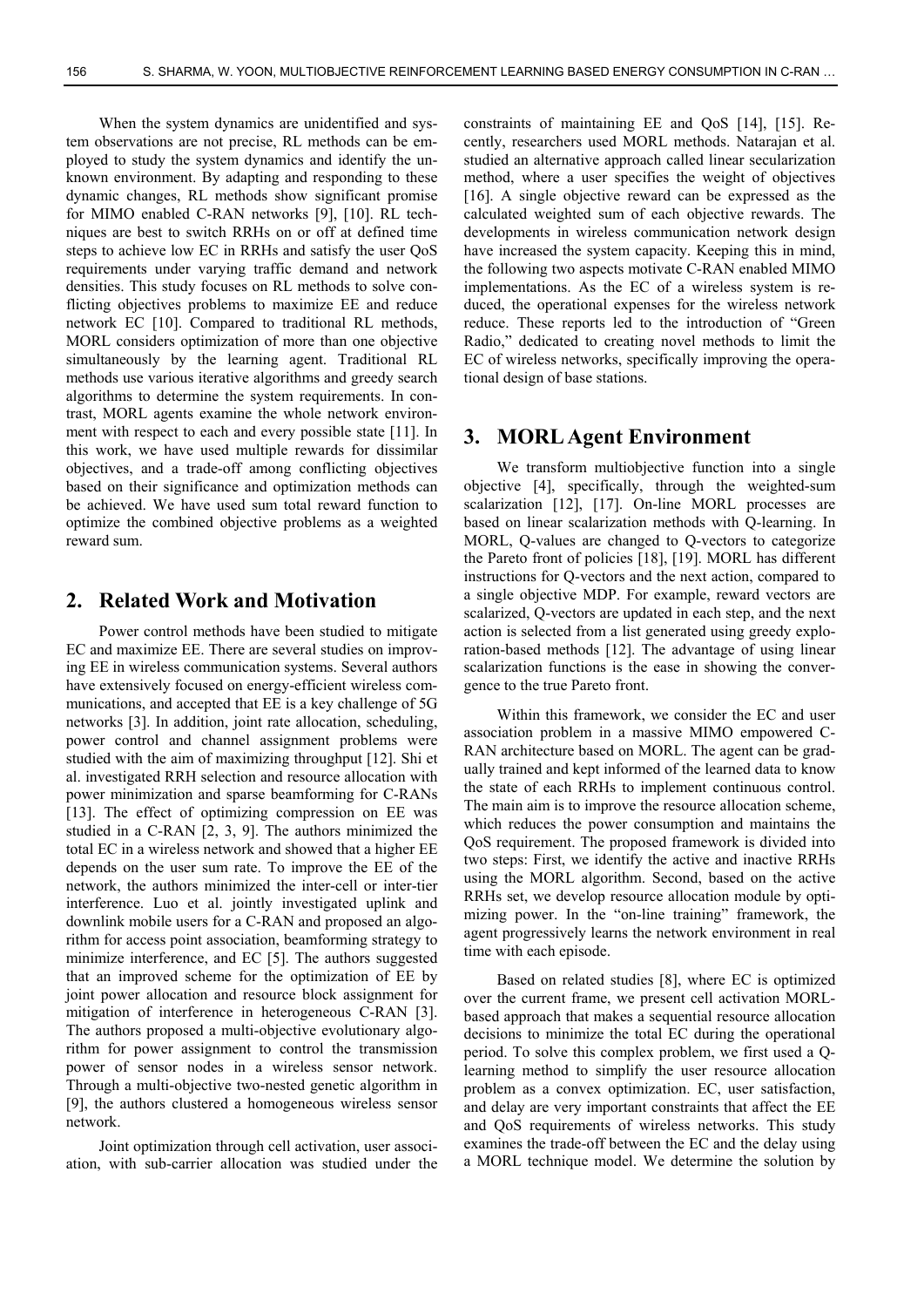showing the EE-QoS trade-offs using the Pareto optimality [19].

In a massive MIMO enabled C-RAN, users are randomly uniform distributed in the cell and have different access positions to RRHs. Therefore, some RRHs are significant to users, whereas others are not. Accordingly, for each user, instead of being equally served by all RRHs, only a few nearby RRHs must be chosen to serve the user. Moreover, if all RRHs are participating in the communication, the power consumed by the network and antennas could be large, which subsequently degrades the EE [4]. Based on these facts, selection of RRHs for an individual user becomes complex, considering the complexity of user association for the network. Various user association algorithms consisting of different performance metrics have been formulated using MORL [20], [21]. In this work, EEbased user association problem is solved by minimizing the EC while satisfying the QoS requirements and maximizing the EE. We aim to balance the EC and user satisfaction to satisfy the requirements of infrastructure providers via flexible power and bandwidth control or allocation, which is decoupled from cell activation techniques. The main contribution of this study based on MORL, where agents focus on resource management problems in C-RANs, is that we propose a novel MORL approach for energy management of C-RANs with two objectives: minimize EC of the network and maximize user throughput so that QoS is satisfied. In MORL approach, an action in the environment leads to multiple rewards.

- Agents perform on-line training. A policy of channels for C-RAN groups is defined that maximizes user throughput performance.
- A simultaneous multiple objective networks to maximize user throughput and energy savings is defined.
- Rewards that maximize user throughput performance with respect to energy savings are characterized.

#### **4. System Model**

Here, we briefly describe the architecture of massive MIMO enabled C-RANs, and the motivation for employing a MORL method in this network. Here, we adopt a switching OFF and ON strategy for RRHs to reduce the power consumption as shown in Fig. 1.



User  $\triangle$  Inactive user  $\triangle$  Active user

**Fig. 1.** MIMO enabled C-RAN architecture. Illustration of RRHs in active and sleep mode.

The idea of RRH on-off switching in applications is simple and can be summarized as follows.

Depending on users' positions, the number of active RRHs is minimized, whereas the other active RRHs present the radio coverage (required QoS) for users within the network.

The architecture of a cell in the C-RAN comprises of a set of *N* RRHs =  $\{1, 2, \ldots N\}$  and a set of *K* users =  $\{1, \ldots N\}$ 2… *K*}. The network reports the associated user requirements and their present states of RRH (in active or sleep mode). We suppose that all RRHs and users have a single antenna connected to BBU pool. Therefore, the received signal of the user *k* can be expressed according to the beamforming model [2],

$$
y_{kn} = \sqrt{p_{kn}} \mathbf{g}_{kn}^{\mathrm{H}} s_{kn} + \sum_{i=1}^{K} q_{kn} s_{in} + \mathbf{z}_0
$$
 (1)

where  $\mathbf{g}_{kn} = \mathbf{H}_{kn} \mathbf{I}_{kn}$  is the channel gain between the *n*th RRH and the *k*th user and  $\mathbf{z}_0$  is the receiver noise power. The  $p_{kn}$ represents the transmitted signal from the *k*th user and the *n*th RRH*, sin* is the transmit power sent from the *i*th user, *Hkn* and **I***kn* are the fast fading coefficient and large fading coefficient between the *n*th RRH and the *k*th user respectively, and  $()^H$  denotes the transpose matrix. For the resource allocation, the signal-to-interference-plus-noiseratio given by each user *K* associated with an RRH *N* is given as follows:

$$
\gamma_{kn} = \frac{\mathbf{g}_{kn} P_{kn}^{\text{trans}}}{\sum_{j \neq n} \mathbf{g}_{kn} P_{jn}^{\text{trans}} + \sigma}.
$$
 (2)

We define two power consumption states for each RRH, sleep and active states. The active state combines the power consumption of transmit power and RRH power. Power consumed by RRHs in the sleep state is almost zero. Therefore, the total power model for each RRH is given by:

$$
P_k^{\text{total}} = \begin{cases} P_k^{\text{active}} + P_k^{\text{trans}} & (3) \\ P_k^{\text{sleep}} & \end{cases}
$$

where  $P_k^{\text{active}}$  denotes the essential power consumed by the *n*th RRH in the active state needed for performing the basic RRH operations. Here,  $P_k^{\text{active}}$  is the used transmit power of the RRH, which ensures the data transmission of the user. In case the RRH is not used for transmission, it enters the sleep mode. Given at time  $t = \{1, 2, 3, \ldots T\}$ , a set of active RRHs and a set of sleep mode RRHs, the total EC of RRHs in a complete period is expressed as:

$$
E = \sum_{t=1}^{T} \Biggl( \sum_{n \in N_A} P_n^{\text{active}} + \sum_{n \in N_A} P_n^{\text{trans}} + \sum_{n \in N_S} P_n^{\text{sleep}} \Biggr). \tag{4}
$$

In this architecture, we place the inactive RRHs into sleep modes to save power. The proposed Q-learningbased framework provides the control for managing energy consumption.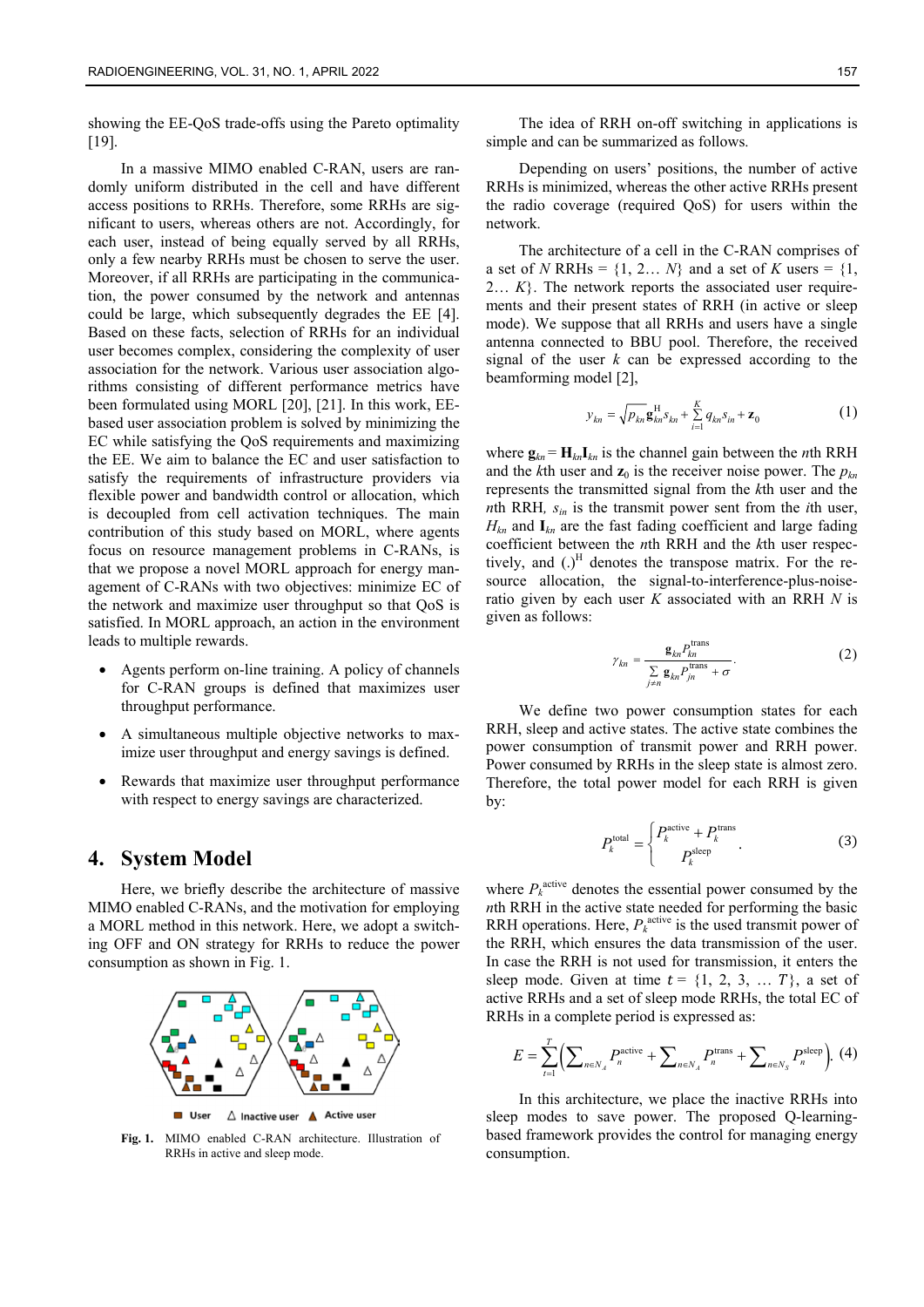# **5. MORL Formulation**

The MORL problem is a collection of multiple criteria decision-making problems. These problems are modeled as mathematical optimization problems. Therefore, problems with more than one objective function must be optimized simultaneously. In MORL, multiple Pareto-optimal solutions exist. The circumstances measured so far consisted of a single objective, which was to maximize the user throughput performances. In contrast, this section defines the use of a MORL agent to assist the C-RAN with multiple objectives. Importantly, in the case of energy saving in the network, the agent has dual goals to meet: maximize the average throughput of network by minimizing EC and maximize the user satisfaction. A separate area of research on RL is devoted to studying this class of problem. Based on the energy models, the average throughput of the *k*th user with the *n*th RRH is represented as

$$
R_{kn} = B \log_2 \left( 1 + \gamma_{kn} \right),\tag{5}
$$

s.t C1: 
$$
\sum_{k=1}^{K} P_{kn}^{\text{trans}} = P_n^{\text{trans}}, \forall j \in \{1, 2, ... N\},
$$
 (6)

C2: 
$$
\sum_{n=1}^{N} R_{kn} > d_k,
$$
 (7)

C3: 
$$
\sum_{n=1}^{N} |x_{kn}|_0 = 1, \quad \forall k \in \{1, 2, ... K\}
$$
 (8)

where *B* is the bandwidth. C1 indicates the transmit power allocated to the *k*th user to the *n*th RRH, constraint C2 states that maximizing throughput of the *k*th user should be greater than their minimum QoS. The constraint C3 states that one user is associated to one RRH at a time. Based on M/M/1 queuing theory, the average delay is expressed as

$$
D_{kn} = \frac{1}{R_{kn}^* - x_{kn} \lambda_{kn}^i}
$$
 (9)

where  $x_{kn}$  denotes an association indicator between user  $k$ and RRH *n*. If  $x_{kn} = 0$ , there is no association between the users and RRH; otherwise,  $x_{kn} = 1$ .  $\lambda_{kn}^i$  denotes packet arrival rate. The satisfaction on delay is used to define when the maximum delay requirement of a user is not exceeded [22], [23]. The satisfaction on delay is given

$$
\chi(D) = \frac{1}{1 + e^{-\varepsilon(D_k^{\max} - D_k)}}\tag{10}
$$

where  $D_k^{\text{max}}$  is the maximum tolerant packet delay, which is required to satisfy the upper bound delay for user *k* and *ε* is a steepness constant which specifies the shape of the satisfactory curve.  $\chi(D)$  of each user k is scaled between 0 and 1.

An ideal traffic profile is designed based on the trapezoidal traffic shape [14]. The traffic function is defined by the angular coefficient *y* which is given by

$$
f(t) = \begin{cases} 1 - yt; & (0 \le t \le \frac{1}{y}) \\ 0; & \frac{1}{y} \le t \le T - \frac{1}{y} \\ 1 + y(t - T); & (T - \frac{1}{y} \le t \le T) \end{cases}
$$
(11)

If *y* is equal to 1/10, then we move the  $f(t)$  to  $f(t) + 4$ , which is close to the real measurements [23]. Here, *T* is time period of 24 hour and value of  $f(t)$  is between 0 to 1.

#### **6. Proposed Method**

In this proposed resource allocation scheme, our objective is to minimize the EC and maximize user satisfaction. Our MORL problem is framed as a MDP with unknown transition probabilities. The MDP includes a set of state, a set of action, a reward and state transition probabilities. In the end, the resource allocation scheme based on MORL Q-learning is described. The system model is shown in Fig. 2. Based on the above optimization problem in (5), we define the state, action and reward in the MDP framework as follows:

State (s): As stated, the goal of MORL is to minimize the number of active RRHs ensuring QoS requirements of users. Based on this, the state space needs to reflect the onoff states of RRHs and their bandwidth occupancy. Therefore, we define the state space of an agent to include the on-off state of RRHs and the proportion of bandwidth resources occupied by the current RRHs. Each RRH has two states: the active and sleep state.

Environment: The massive MIMO enabled C-RAN functions in the environment where the learning agent acts. The environment shown as an MDP, with a state transition function, provides the probability defined as  $p(s' | s', a')$  of shifting from state *s* to *a* when action *a* is performed. The agent receives a real-valued award for deciding action *a* in state *s*.

Episode: A sequence or an arrangement of actions passed by the agent and, the respective states and rewards gained through the environment is the episode of this framework. An episode ends when certain number of actions is completed.

Action (a): In this study, the objective of Q-learningbased energy consumption of active RRHs is based on the switching action of some RRHs when few RRHs satisfy the demand of the user. Here, the action is the agent turning the RRH on/off. In other words, the agent makes a corresponding switching action of RRHs according to its current state. Each RRH has two actions, switching on or off. The two actions are denoted as  $N_i \in \{0,1\}$ ,  $N_i = 0$  represents switching off RRH  $j$  to sleep, and  $N<sub>i</sub>$  denotes switching on RRH *j* to make it active. We express the MORL Qvalue of state-action pair (*s,a*) in terms of the next state *sˊ* using the Bellman equation as follows:

$$
Q(s,a) \leftarrow Q(s,a) + \alpha \Big[ r + \gamma \max_{a'} Q(s',a') - Q(s,a) \Big] \tag{12}
$$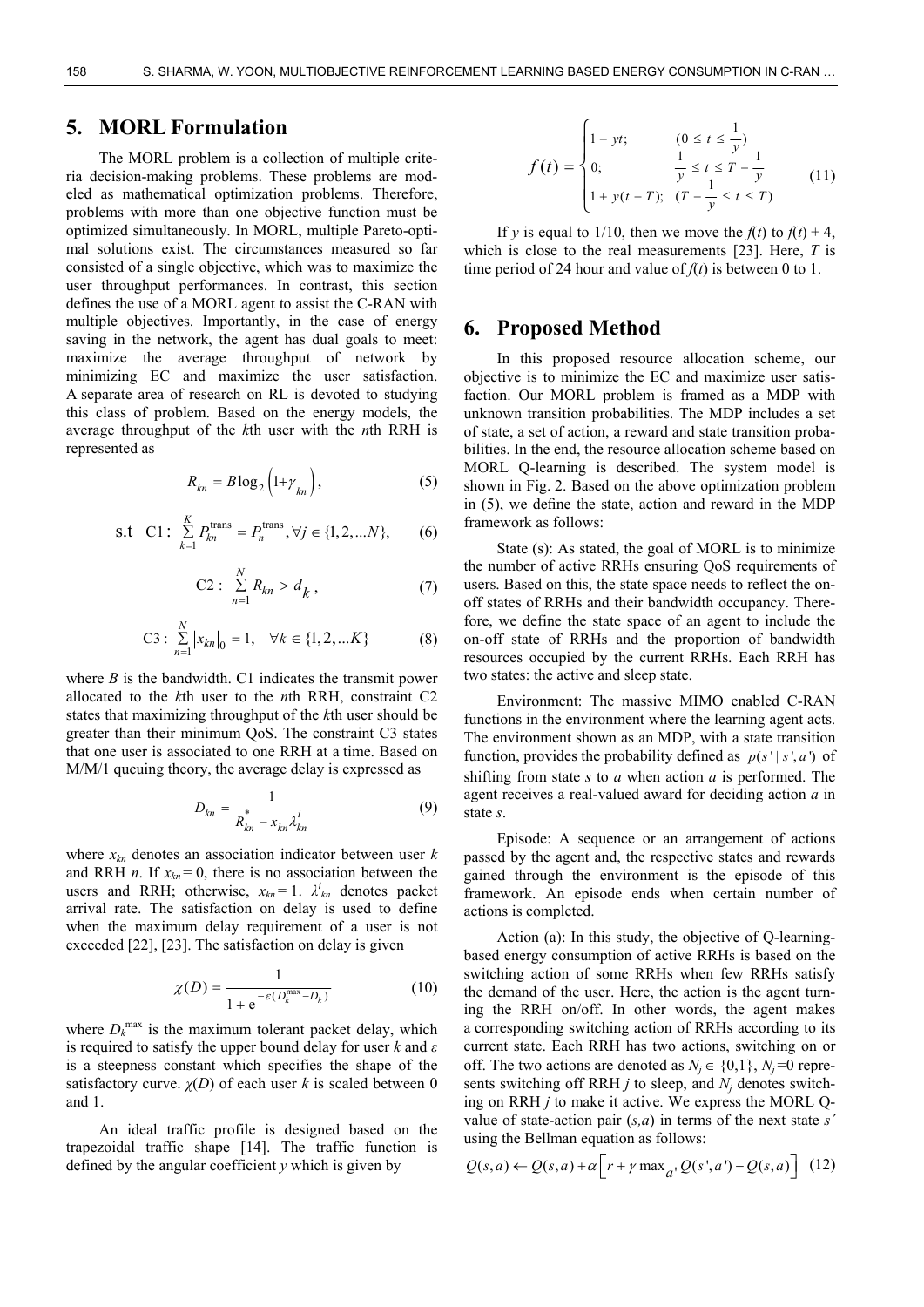

**Fig. 2.** System model.

where  $\alpha$  is the learning rate, denoting the method chosen by the algorithm to reach a new reward value, *γ* denotes the discount factor reflecting the weights given to future rewards. *s*' is the new state after performing an action *a* in the state *s*. Let the combined MORL function be

$$
\mathbf{MQ}^{\pi}(s, a) = [Q_1^{\pi}(s, a), Q_2^{\pi}(s, a)...\mathcal{Q}_N^{\pi}(s, a)] \quad (13)
$$

where  $MQ^{\pi}$  is a vector that satisfies the Bellman equation (12). The optimal state-action function can be expressed as

$$
MQ^*(s, a) = \max_{\pi} MQ_{\pi}(s, a). \tag{14}
$$

Policy: The actions of an agent are directed by a mapping function π, called the policy. It chooses the probability of the agent selecting an action  $a' = a$ , when the environment is in the state  $s' = s$ .

The letter  $Q$  is derived from the word "quality," as the Q-function represents the quality score for performing an action in a certain state. The ideal policy  $\pi_s$  for an agent to maximize the future (discounted) reward from state *s* is to always select the action with the highest Q-value as follows:

$$
\pi_{(s)} = \arg \max_{a \in A_s} Q(s, a) \,. \tag{15}
$$

The optimal policy  $\pi*$  is obtained as follows:

$$
\pi^*(s) = \underset{a}{\arg\max} \, M \underset{a}{\mathcal{Q}}^*(s, a) \, . \tag{16}
$$

Reward (*r*): Here, the reward function can be equated to the user throughput as:

$$
r(s,a) = \sum_{k=1}^{K} R_{kn} \tag{17}
$$

Our target is to choose the best policy that maximizes the reward *r.* Owing to two conflicting objectives, we express the reward function as a combination of energy gain  $(E_G)$  and on delay  $(D)$  [11], [23]. We calculated energy gain as energy consumption reduction (%) that shows the energy savings. In MORL, the update of the state-action pair depends upon the reward. Thus, the agent learns the trade-off between these conflicting objectives by optimizing the reward function. In this case we define *r* for a given episode as the weighted sum given by:



 $r(s,a) = -\omega \chi(D) + (1-\omega)E_c$ . (18)

The main logic of the MORL algorithm is to achieve an optimal policy by exploring the environment. Through MORL method and updating situations to improve a numerical consequence, we obtain results that are negative or positive values. If the result is negative, it is considered as a cost or penalty, and if the result is positive, then it is considered as a reward. Here, because there are more than one conflicting objectives, this problem can be classified as an MORL problem. MORL is different from traditional RL. Here, the suitability of the performed action is checked by the decision maker. As the environment evolves with time, the agent must adapt and continuously learn.

By working and exploring the environment, the agent gains information that is useful when making future decisions. The agent-environment interaction model scheme is shown in Fig. 3(a,b). In Q-learning, agent takes an action *a*, then changes to a new state *s*' while getting a reward *r* (Fig. 3a). In addition, the agent selects new actions to find the optimal solution and better future rewards as shown in Fig. 3b.

A common solution to such MORL problems is the greedy algorithm defined below.

| Algorithm 1 Single policy approach |                                                                                                                    |  |
|------------------------------------|--------------------------------------------------------------------------------------------------------------------|--|
| 1.                                 | Initialize $Q(s, a) = 0$ ; learning rate $\alpha$                                                                  |  |
| 2.                                 | Set the weight , discount factor for each training episode                                                         |  |
| 3.                                 | Scheduled user and randomly select action                                                                          |  |
| 4 <sup>1</sup>                     | For each step do                                                                                                   |  |
| 5.                                 | Select the RRH based on the action policy                                                                          |  |
| 6.                                 | Else, $a'$ = argmax $Q(s, a)$ ; \\ where $Q(\cdot)$ is estimated by the<br>energy consumption $\mathcal{N}$        |  |
| $7_{\scriptscriptstyle{\circ}}$    | Activate action a and select the set of active RRH                                                                 |  |
| 8.                                 | Calculate user throughput and user satisfaction using (10).                                                        |  |
| 9.                                 | Compute the reward                                                                                                 |  |
|                                    | 10. Obtain current reward and the next state from environment.                                                     |  |
|                                    | 11. Update the scheduled user set $K$ .                                                                            |  |
|                                    | 12. Obtain the energy consumption based on set of active RRHs.                                                     |  |
|                                    | 13. Set the next state as the current state.                                                                       |  |
|                                    | 14. Observe next state s'.                                                                                         |  |
|                                    | 15. Update the MQ-value $Q(s; a)$                                                                                  |  |
|                                    | 16. End procedure.                                                                                                 |  |
|                                    | For resource allocation, we update Q-function and se-<br>ct the best improved policy. The detailed execution is as |  |

lect the best improved policy. The detailed execution is as follows. In the first steps, we initialize the Q-table by using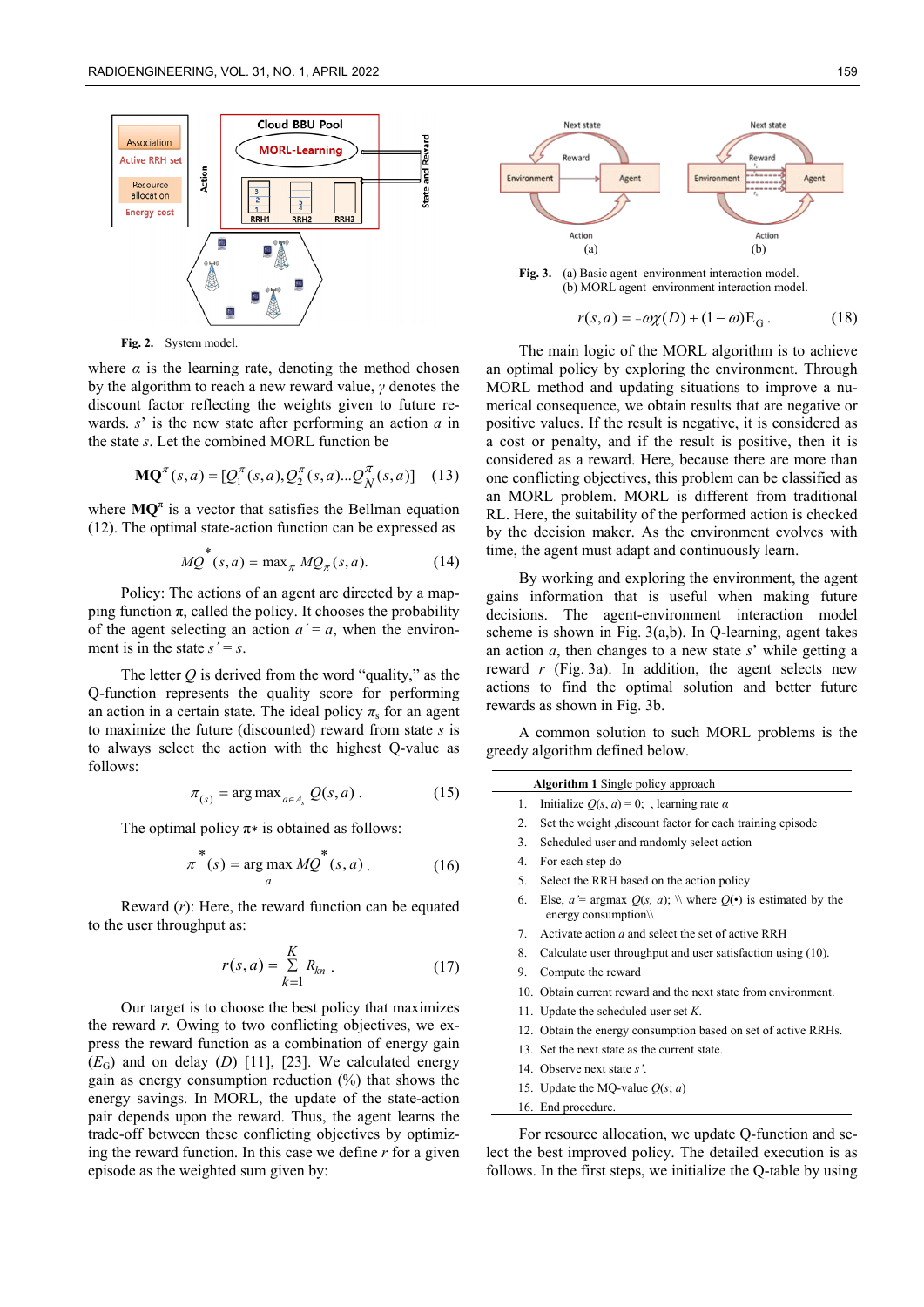an initial value of 0, as agents do not have the knowledge of the environment. In second step, the user association between user and RRHs follow. In the third step, we update the MQ-function and obtain the new state based on the determined state transition sequence (*s,a,r,sˊ*). In this case, Q-function is updated when the new Q-function is more than the previous Q-function; else, Q-function is unaffected. Here, actions are selected randomly on the basis of Q function. At last we achieve an EC based on the set of active RRHs by solving the resource allocation models. Such an update criterion appropriately reduces the computational complexity.

#### **7. Numerical Analysis**

In this section, we investigate the performance of our proposed MORL algorithm. We consider three RRHs, which are connected to a BBU in the network. In each group, the BBU takes over the on-off action using the Qtable generated from the Q-learning agent. The number of RRHs is based on the use-case setup in the experiment. The two use cases defined in this study assume a fixed number of RRHs from the performance evaluation.

In addition, we assume the maximum number of RRHs for a BBU cloud to be 3 and 18 for the whole system. To be more realistic, we set the system bandwidth of RRHs at 20 MHz. The coverage of the RRH in the network is 200 m. The path loss in (1) is given at a carrier frequency of 2 GHz assuming that the base station height is 15 m [7]. The number of user range between 4 and 100 according to the traffic model [13]. The user demand of 1 Mbps (data traffic rate in current 5G network) is equal for all users. The packet arriving rate  $\lambda$  is taken as 160 packets per second and the steepness constant  $\varepsilon$  is taken as 1 [23]. Each user is assumed to have one interface. The EC largely depends on transceiver power settings, traffic loads and the active RRH duration. The traffic pattern was considered for a period of 24 h in our network. The active users and traffic demands vary over this period which increases the complexity of the traffic mode. The discipline of the traffic is given by a daily traffic model in a day based on the real on-site measurements from the EARTH project [14]. To track the EC with higher accuracy, system time is allocated into 24 time slots in a typical day (24 h).

For evaluating the proposed model and algorithms, we define four different schemes. Scheme I is a simple onoff cell activation with the simple nearest-RRH association, named the simple on-off scheme. Scheme II comprises cell activation with the load ordering-based heuristic scheduling algorithm. Scheme III is based on Q-learning. Finally, we use Q-learning to make a cell activation decision, but the resource allocation is solved using the CVX solver; this scheme is named as Q-learning with CVX (Q-learning-CVX). We compare our proposed algorithm with the simple on-off scheme and the heuristic scheduling algorithm because they are model-free and consider the dynamics of traffic distribution. However, the simple on-off scheme is a baseline algorithm that prefers the nearest-association of user and RRHs. If no user is present near an RRH, the RRH is switched off and vice versa. The difference between heuristic scheduling-based algorithm and proposed Q-learning algorithm is that the heuristic algorithm is based on static policy, i.e., there is no feedback to the former after scheduling. The learning agent in the Q-learningbased algorithm receives feedback in the form of a reward. As the traffic distribution changes, the learning agent selects an optimal solution to the problem. The simulation parameters are listed in Tab. I.

The objective of this study is to optimize the wireless network energy consumption and radio resource occupancy while satisfying the OoS requirement of users. The simulation results are classified into the following metrics: the number of active RRHs, transmit power cost, accumulated total EC and average user QoS satisfaction. The normalized number of active RRHs is used to evaluate the effect of cell activation. For the Q-learning scheme, we assume that the used bandwidth proportion is equal to transmit power cost proportion. The transmit power cost can be used to evaluate this effect.

| Simulator Parameter                   | Value                            |
|---------------------------------------|----------------------------------|
| Maximum transmit<br>power per RRH     | 1 W                              |
| Power consumption<br>(active RRH)     | 6.8 W                            |
| Power consumption<br>(sleep mode RRH) | 4.3 W                            |
| Carrier frequency                     | 2 GHz                            |
| Bandwidth                             | $20$ MHz                         |
| Path loss $(d \text{ in km})$         | $[128.1 + 37.6 \log_{10}(d)]$ dB |
| Noise power density                   | $-174$ dB/Hz                     |
| Number of users                       | $4 - 100$                        |
| Number of RRH                         | $3 - 18$                         |
| Weighted factor in<br>reward function | 100                              |

**Tab. 1.** Simulation parameters.



**Fig. 4.** Convergence of the Q-learning algorithm.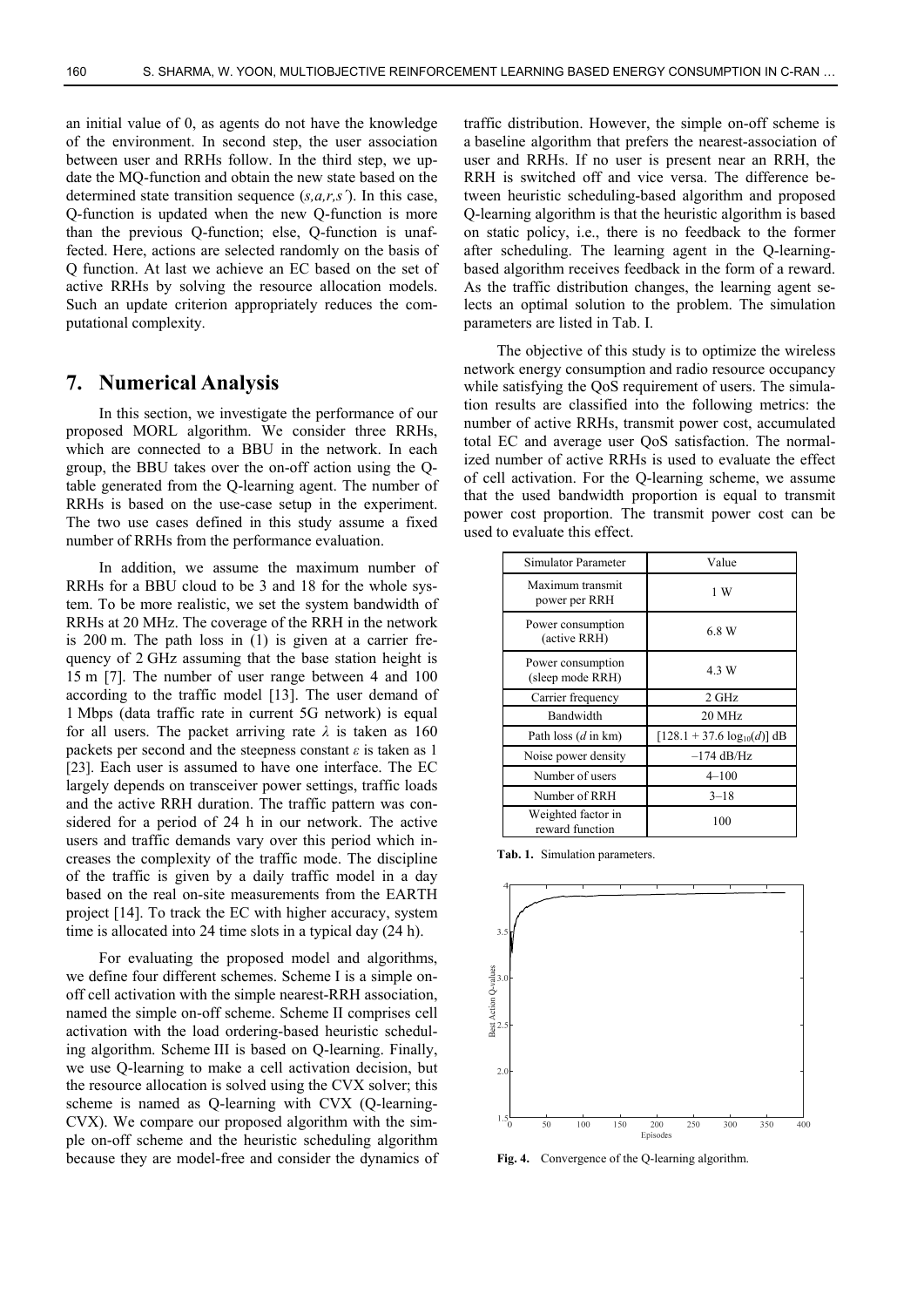Figure 4 shows the convergence evolution of the best action in the learning phase. For a sufficiently high number of iterations (approx. 104), the maximum deviation is almost zero for all state-action pairs. As shown in Fig. 4, the proposed algorithm converges for all RRHs and terminates for all state-action pairs (*s, a*) after 100 episodes. When the Q-learning algorithm converges, we stop the training and obtained policies. Then, the best action policy is retained in a look-up table, and this stored value is used during the exploitation process.

Figure 5 shows the traffic load during 24 hours. The traffic model based on the real Earth project shows that traffic demands vary over the clock time in a day. Here, the user demands do not change but the total user demand changes over 24 hours in a day leading to the states of RRHs changing between active and sleep. As shown, traffic load (25 Mbps) is low from 6 to 15 hours. Our proposed Q-learning algorithm will activate the nearest RRHs to handle user demands. Similarly, for high traffic loads (70–90 Mbps) during 21 to 24 hours, all RRHs can be activated causing more energy consumption.

Figure 6 shows average throughput per user during day time. Since throughput depends on the number of resources available, it is seen that when traffic load increases, the throughput decreases. It is also depicted that simple on-



**Fig. 6.** Average throughput per user over daytime.



**Fig. 7.** Energy savings comparison between different algorithms.



**Fig. 8.** Total normalized energy consumption.

off and heuristic algorithm causes only few RRHs to be active to meet user demands. Our proposed Q-learning algorithm achieves higher throughput even at low traffic loads.

Figure 7 presents the balance between the energy consumption of the average network and the delay with different values of ω. The number of users is 20. We can manage the energy consumption when the RRH is turned off. Here, significant energy savings up to 90% are observed. The proposed Q-learning algorithm outperforms simple on-off method.

In Fig. 8, we demonstrate the normalized EC of different policies with respect to the time slot numbers. The performances of the Q-learning-based policies show suboptimal EC. This is because the Q-learning-based methods exploit the causal information of channel gains, which helps avoid energy wastage. This confirms that Qlearning-based policies improve the EC over the long process and can make real-time adjustments to the dynamic environment.

In Fig. 8, the normalized EC of the simple switching scheme is approximately 0.99, and it is approximately 0.8 in the Q-learning-based schemes. The proposed Q-learning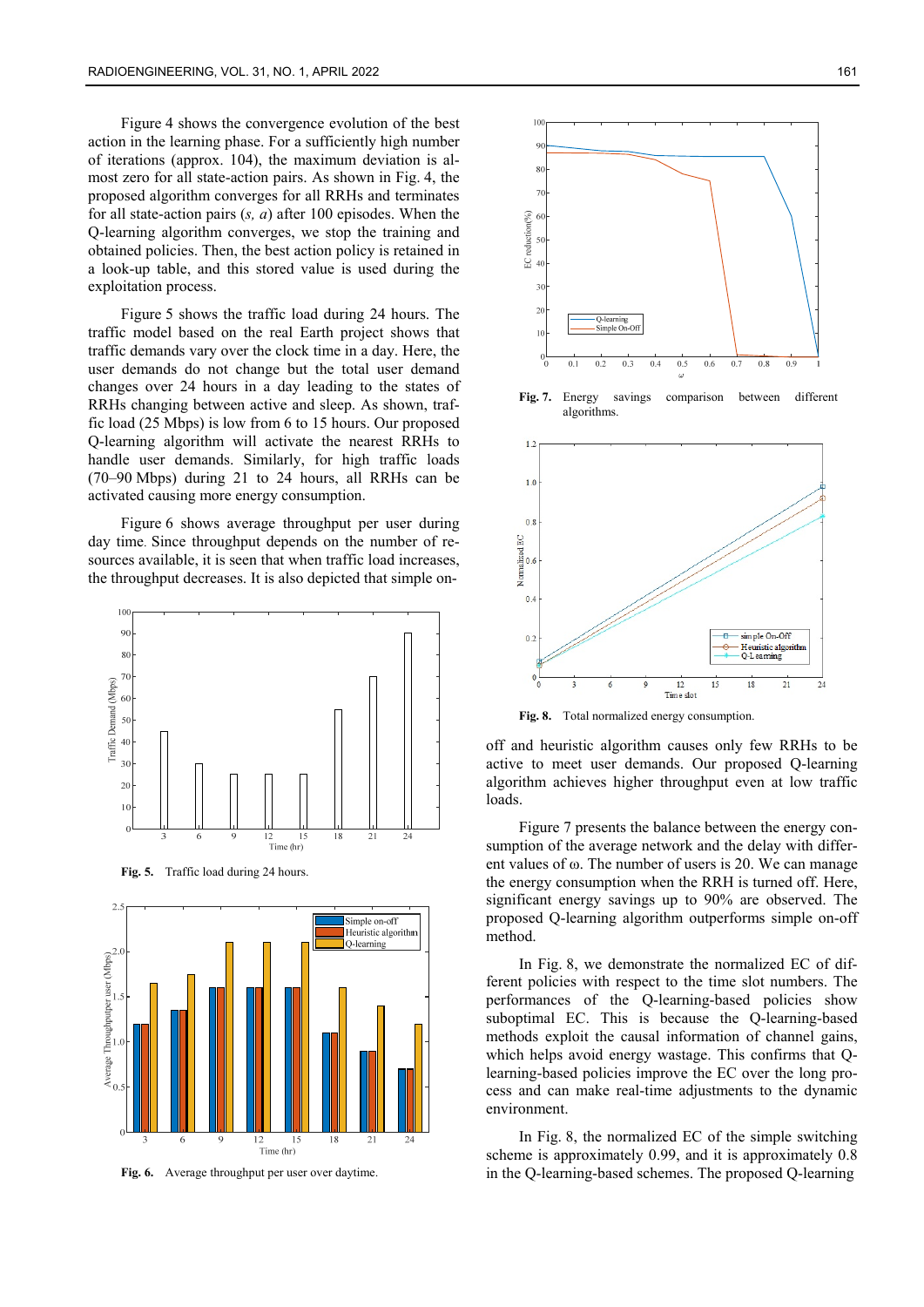

algorithm outperforms other algorithms, having the least total normalized EC, which is close to that obtained via heuristic approach.

Figure 9 presents the user throughput satisfaction during 24 hours. The satisfaction depends on number of active RRH. For Q-learning algorithm, user satisfaction is almost 100% and remains over 80% even at higher loads during daytime satisfying the QoS requirement. In case of simple on-off and heuristic approach, user demands are satisfied at low loads. The satisfaction is 60% during 3 to 12 hours. However, when load increases to peak hours from 19 to 24 hours, the satisfaction decreases down to as low as 40%.

We observed the performance of the three schemes in terms of total energy consumption, user throughput and satisfaction that satisfy the QoS of the network. Based on the above discussion, we conclude that our proposed algorithm works better than the other schemes even while changing traffic demands during a clock time.

## **8. Conclusion**

In this paper, we have defined a MORL method to solve the resource allocation problem in MIMO enabled C-RANs. Our scheme is designed to increase the system throughput. This study explored the problem of energy consumption and delay that are linked with the QoS requirements of 5G networks. Although minimizing the energy consumption of these wireless communication networks is critical, an algorithm based on the Q-learning model is required to control the state of RRH for achieving a trade-off between energy consumption and user satisfaction. We focused on EE, user satisfaction, and delay to optimize the trade-off and QoS requirements associated with multiobjective environment using the MORL method. In the model, we maximized the user throughput depending on the user position according to the turn-on and turn-off of the C-RAN RRHs. For selecting the best policy, we proposed a MORL algorithm that showed better performance than a heuristic algorithm. The normalized ECs of simple ON-OFF scheme, heuristic and Q-learning algorithm were 0.99, 0.85, and 0.8, respectively. This indicates that our Q-learning MORL algorithm outperformed the traditional simple on-off method in an ordinary system and showed better energy saving ability while maintaining a good QoS. Furthermore, it allows the operator to manage the trade-off according to the 5G network usage.

#### **Acknowledgments**

This research was funded by the National Research Foundation of Korea (NRF), Ministry of Education, Science and Technology (Grant No. 2016R1A2B4012752).

## **References**

- [1] BJÖRNSON, E., HOYDIS, J., SANGUINETTI, L. *Massive MIMO Networks: Spectral, Energy, and Hardware Efficiency*, *Foundations and Trends in Signal Processing*, 2017, vol. 11, no. 3–4, p. 154–655. DOI: 10.1561/2000000093
- [2] LUO, S., ZHANG, R., LIM, T. J. Downlink and uplink energy minimization through user association and beam forming in C-RAN. *IEEE Transactions on Wireless Communications*, 2015, vol. 14, no. 1, p. 494–508. DOI: 10.1109/TWC.2014.2352619
- [3] PARK, S., CHAE, C.-B., BAHK, S. Large-scale antenna operation in heterogeneous cloud radio access networks: A partial centralization approach. *IEEE Wireless Communications*, 2015, vol. 22, no. 3, p. 32–40. DOI: 10.1109/MWC.2015.7143324
- [4] SHARMA, S., YOON, W. Multiobjective optimization for energy efficiency in cloud radio access. *International Journal of Engineering Research and Technology*, 2019, vol. 12, no. 5, p. 607–610. ISSN: 0974-3154
- [5] PENG, M., ZHANG, K., JIANG, J., et al. Energy-efficient resource assignment and power allocation in heterogeneous cloud radio access networks. *IEEE Transactions on Vehicular Technology*, 2015, vol. 64, no. 11, p. 5275–5287. DOI: 10.1109/TVT.2014.2379922
- [6] SUTTON, R. S., BARTO, A. G. *Reinforcement Learning: An Introduction*. 2nd ed. Cambridge (MA): MIT Press, 2018. ISBN: 978-0262039246
- [7] EL-AMINE, A., ITURRALDE, M., HASSAN, H. A. H., et al. A distributed Q-Learning approach for adaptive sleep modes in 5G networks. In *2019 IEEE Wireless Communications and Networking Conference (WCNC*). Marrakesh (Morocco), 2019, p. 1–6. DOI: 10.1109/WCNC.2019.8885818
- [8] ORTIZ, A., AL-SHATRI, H., LI, X., et al. Reinforcement learning for energy harvesting point-to-point communications. In *Proceedings of the IEEE International Conference on Communications*. Kuala Lumpur (Malaysia), 2016, p. 1–6. DOI: 10.1109/ICC.2016.7511405
- [9] VAN OTTERLO, M., WIERING, M. Reinforcement learning and Markov decision processes. In Wiering, M., van Otterlo, M. (eds) *Reinforcement Learning. Adaptation, Learning, and Optimization*. Berlin, Heidelberg (Germany): Springer, 2012, vol. 12. DOI: 10.1007/978-3-642-27645-3\_1
- [10] CHEN, X., LI, N., WANG, J., et al. A dynamic clustering algorithm design for C-RAN based on multi-objective optimization theory. In *IEEE 79th Vehicular Technology Conference (VTC*